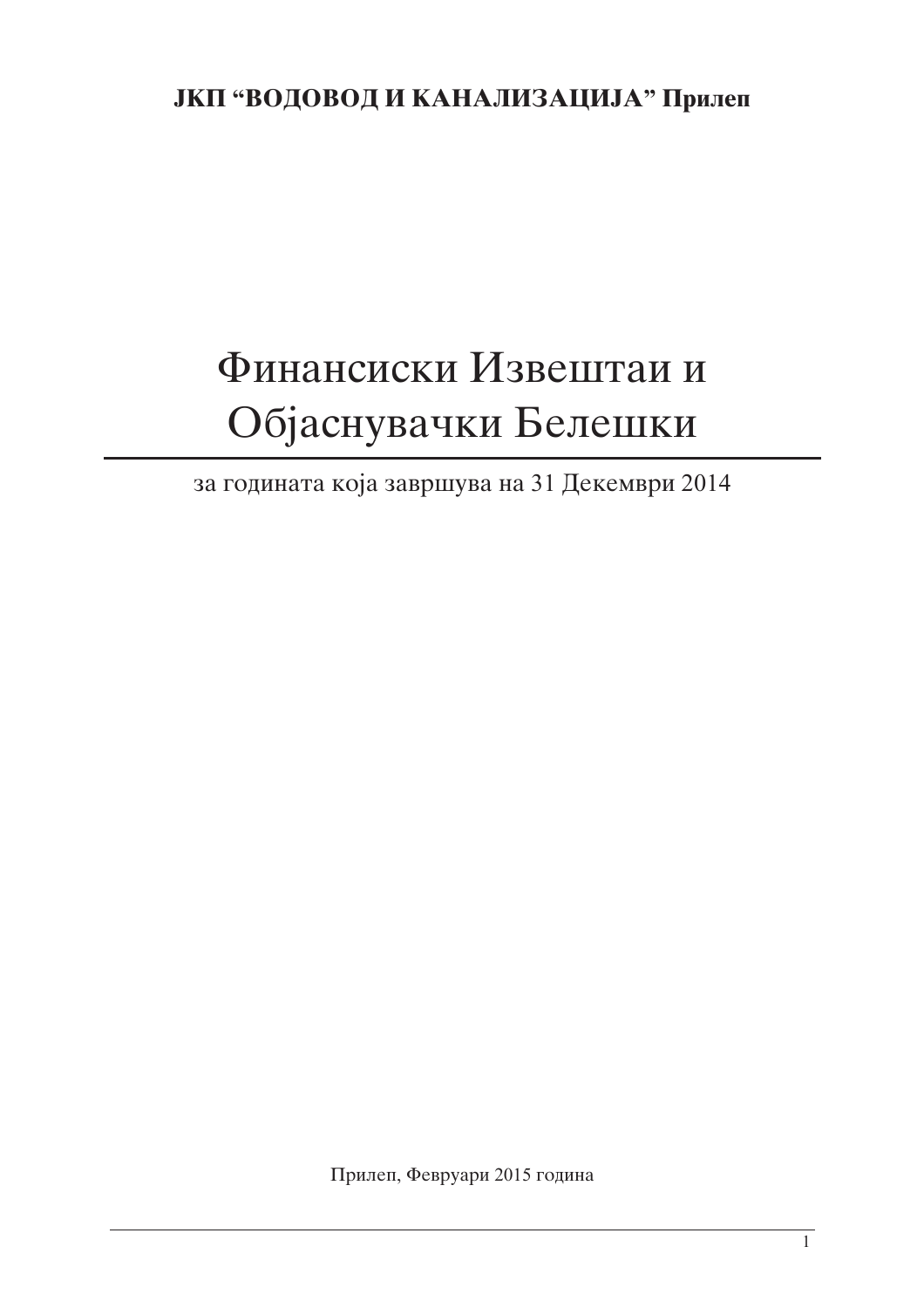# ИЗВЕШТАЈ ЗА СЕОПФАТНА ДОБИВКА

за годината која завршува на 31 Декември 2014 година

|                                                                                 |         | во илјади денари |           |
|---------------------------------------------------------------------------------|---------|------------------|-----------|
|                                                                                 | Белешка | 2014             | 2013      |
| Приходи од продажба                                                             | 7       | 124.311          | 127.165   |
| Останати оперативни приходи                                                     | 8       | 15.370           | 15.121    |
| Вкупно оперативни приходи                                                       |         | 139.681          | 142.286   |
| Промена на вредноста на залихите на готовите производи и<br>производство во тек |         |                  |           |
| Потрошени материјали, инвентар и резервни делови                                | 9       | (21.671)         | (22.042)  |
| Набавна вредност на продадени стоки                                             |         |                  |           |
| Трошоци за вработените                                                          | 10      | (62.639)         | (55.741)  |
| Амортизација                                                                    | 11      | (28.522)         | (27.978)  |
| Останати оперативни трошоци                                                     | 12      | (30.201)         | (34.489)  |
| Вкупно оперативни расходи                                                       |         | (143.033)        | (140.250) |
| Добивка од оперативно работење                                                  |         | (3.352)          | 2.036     |
| Финансиски приходи                                                              | 13      | 3.976            | 3.587     |
| Финансиски расходи                                                              | 14      | (29)             | (326)     |
| Добивка пред оданочување                                                        |         | 595              | 5.297     |
| Данок од добивка                                                                | 15      | 557              | 542       |
| Нето добивка за периодот                                                        |         | 38               | 4.755     |
| Останата сеопфатна добивка                                                      |         |                  |           |
| ВКУПНА СЕПФАТНА ДОБИВКА ЗА ГОДИНАТА                                             |         | 38               | 4.755     |

Белешките се составен дел на финансиските извештаи

Директор

Финансиски Директор

 $M.\Pi.$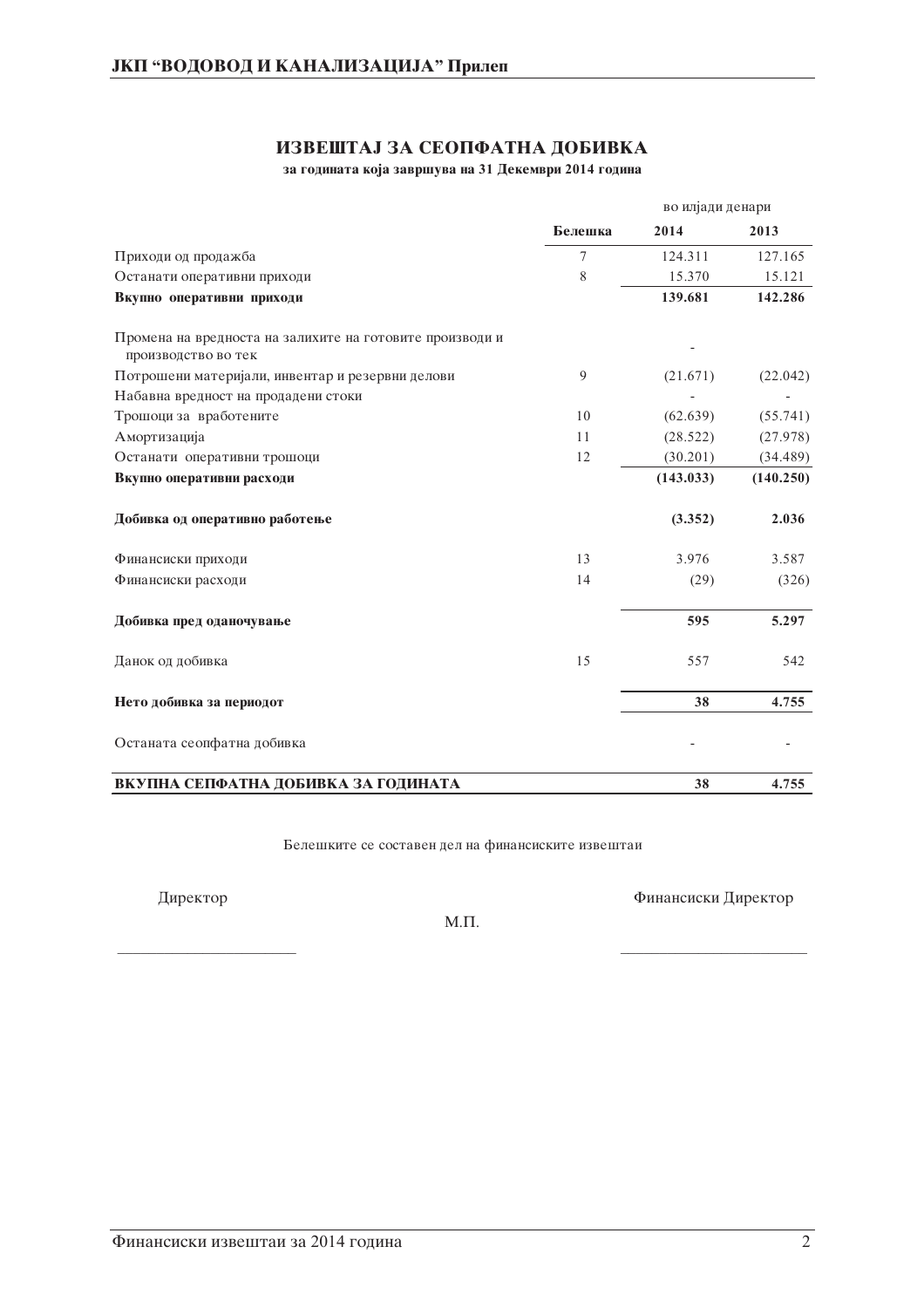# ИЗВЕШТАЈ ЗА ФИНАНСИСКА СОСТОЈБА на ден 31 Декември 2014 година

|                                                |         | во илјади денари |         |
|------------------------------------------------|---------|------------------|---------|
|                                                | Белешка | 2014             | 2013    |
| <b>СРЕДСТВА</b>                                |         |                  |         |
| Тековни средства                               |         |                  |         |
| Парични средства и хартии од вредност          | 16      | 8.577            | 2.846   |
| Побарувања од купувачи                         | 17      | 97.876           | 101.158 |
| Останати краткорочни побарувања                | 18      | 5.535            | 7.546   |
| Краткорочни финансиски средства                |         |                  |         |
| Платени трошоци за идните периоди              | 19      | 517              | 155     |
| Побарувања за дадени аванси, депозити и кауции | 20      | 1.492            | 212     |
| Залихи                                         | 21      | 57.136           | 58.905  |
| Аванси за нематеријални и материјални средства |         |                  |         |
| Вкупно тековни средства                        |         | 171.133          | 170.822 |
| Нетековни средства                             |         |                  |         |
| Долгорочни побарувања                          |         |                  |         |
| Нематеријални и материјални средства           | 22      | 616.738          | 611.259 |
| Долгорочни финансиски средства                 |         |                  |         |
| Вкупно нетековни средства                      |         | 616.738          | 611.259 |
| ВКУПНО СРЕДСТВА                                |         | 787.871          | 782.081 |
| ОБВРСКИ И КАПИТАЛ                              |         |                  |         |
| Тековни обврски                                |         |                  |         |
| Обврски спрема добавувачите                    | 23      | 32.866           | 19.267  |
| Останати краткорочни обврски                   | 24      | 15.707           | 8.603   |
| Краткорочни финансиски обврски                 |         |                  |         |
| Одложени плаќања на трошоци во идни периоди    | 25      | 412.785          | 427.783 |
| Примени аванси, краткорочни депозити и кауции  | 26      | 227              | 181     |
| Вкупно тековни обврски                         |         | 461.585          | 455.834 |
| НЕТЕКОВНИ ОБВРСКИ                              |         |                  |         |
| Долгорочни обврски                             |         |                  |         |
| Долгорочни резервирања                         |         |                  |         |
| Вкупно нетековни обврски                       |         |                  |         |
| КАПИТАЛ И РЕЗЕРВИ                              | 27      |                  |         |
| Државен капитал                                |         | 10.028           | 10.028  |
| Ревалоризациона резерва                        |         | 7.598            | 7.598   |
| Резерви                                        |         | 37.491           | 37.491  |
| Акумулирана добивка                            |         | 271.131          | 266.375 |
| Добивка за финансиска година                   |         | 38               | 4.755   |
| Вкупно капитал и резерви                       |         | 326.286          | 326.247 |
| ВКУПНО ОБВРСКИ И КАПИТАЛ                       |         | 787.871          | 782.081 |

Белешките се составен дел на финансиските извештаи

Директор

Финансиски Директор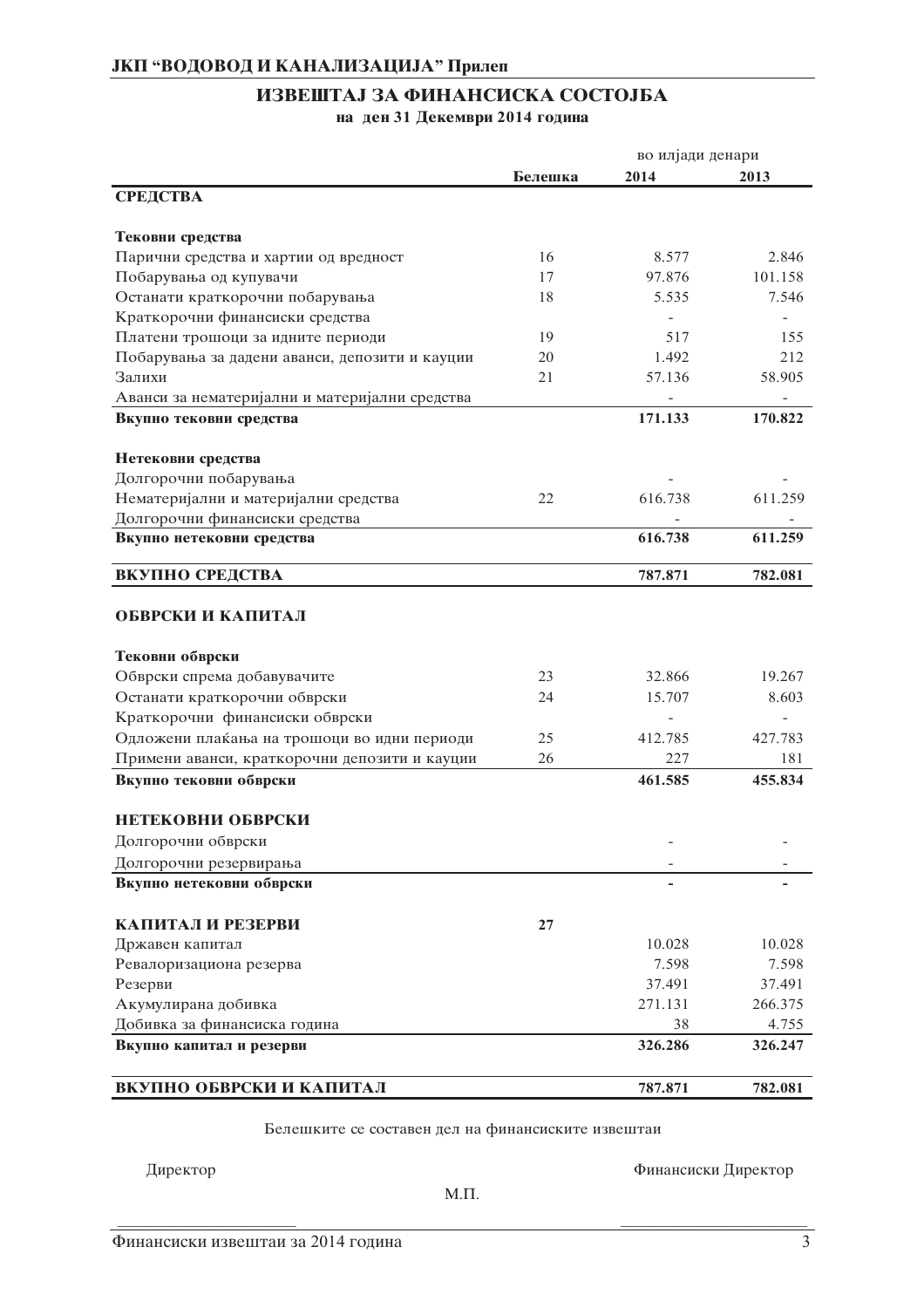# ИЗВЕШТАЈ ЗА ПАРИЧНИОТ ТЕК

за година која завршува на 31 Декември 2014

|                                                          | во илјади денари |          |
|----------------------------------------------------------|------------------|----------|
| Опис                                                     | 2014             | 2013     |
| А. Готовински текови од оперативно работење              |                  |          |
| Нето добивка (загуба)                                    | 38               | 4.755    |
| Трошоци кои не повлекуваат користење на обртни средства: |                  |          |
| Амортизација                                             | 28.521           | 27.977   |
| Резервации за трошоци                                    |                  |          |
| Приходи од отпис на обврски и вишоци                     | (40)             |          |
| Приходи по основ на преотстапени средства без надомест   | (97)             | (374)    |
| Расходи од отпис на побарувања и кусоци                  | 3.093            | 3.719    |
| Готовински текови од работење                            | 31.515           | 36.077   |
| Побарувања од купувачи                                   | 189              | (3.849)  |
| Останати краткорочни побарувања                          | 2.011            | (371)    |
| Краткорочни финансиски средства                          |                  | 6.000    |
| Платени трошоци за идните периоди                        | (362)            | (40)     |
| Побарувања за дадени аванси депозити и кауции            | (1.280)          | (113)    |
| Залихи                                                   | 1.769            | 4.484    |
| Обврски спрема добавувачи                                | 13.639           | (4.830)  |
| Останати краткорочни обврски                             | 7.104            | (2.954)  |
| Краткорочни обврски од финансирање                       |                  |          |
| Одложено плаќање на трошоци и приходи во                 | (14.900)         | 48.137   |
| идните периоди (ПВР)                                     |                  |          |
| Примени аванси, краткорочни депозити и кауции            | 46               | 26       |
| Нето готовински текови од оперативно работење            | 39.731           | 82.567   |
| Б. Готовински текови од инвестиционо работење            |                  |          |
| Долгорочни побарувања                                    |                  |          |
| Материјални вложувања                                    | (28.848)         | (94.304) |
| Расходи и оттуѓувања/намалувања                          | (5.152)          | 4.636    |
| Долгорочни финансиски средства                           |                  |          |
| Нето готовински текови од инвестиционо работење          | (34.000)         | (89.668) |
| В. Готовински текови од финансиско работење              |                  |          |
| Обврски по долгорочни кредити                            |                  |          |
| Долгорочни резервирања                                   |                  |          |
| Капитал                                                  |                  |          |
| Нето готовински текови од финансиско работење            |                  |          |
| НЕТО ЗГОЛЕМУВАЊЕ (НАМАЛУВАЊЕ) НА ПАРИЧНИТЕ СРЕДСТВА      | 5.731            | (7.101)  |
| Парични средства на почеток на годината                  | 2.846            | 9.947    |
| Парични средства на крајот на годината                   | 8.577            | 2.846    |

Белешките се составен дел на финансиските извештаи

Директор

Финансиски Директор

 $M.\Pi.$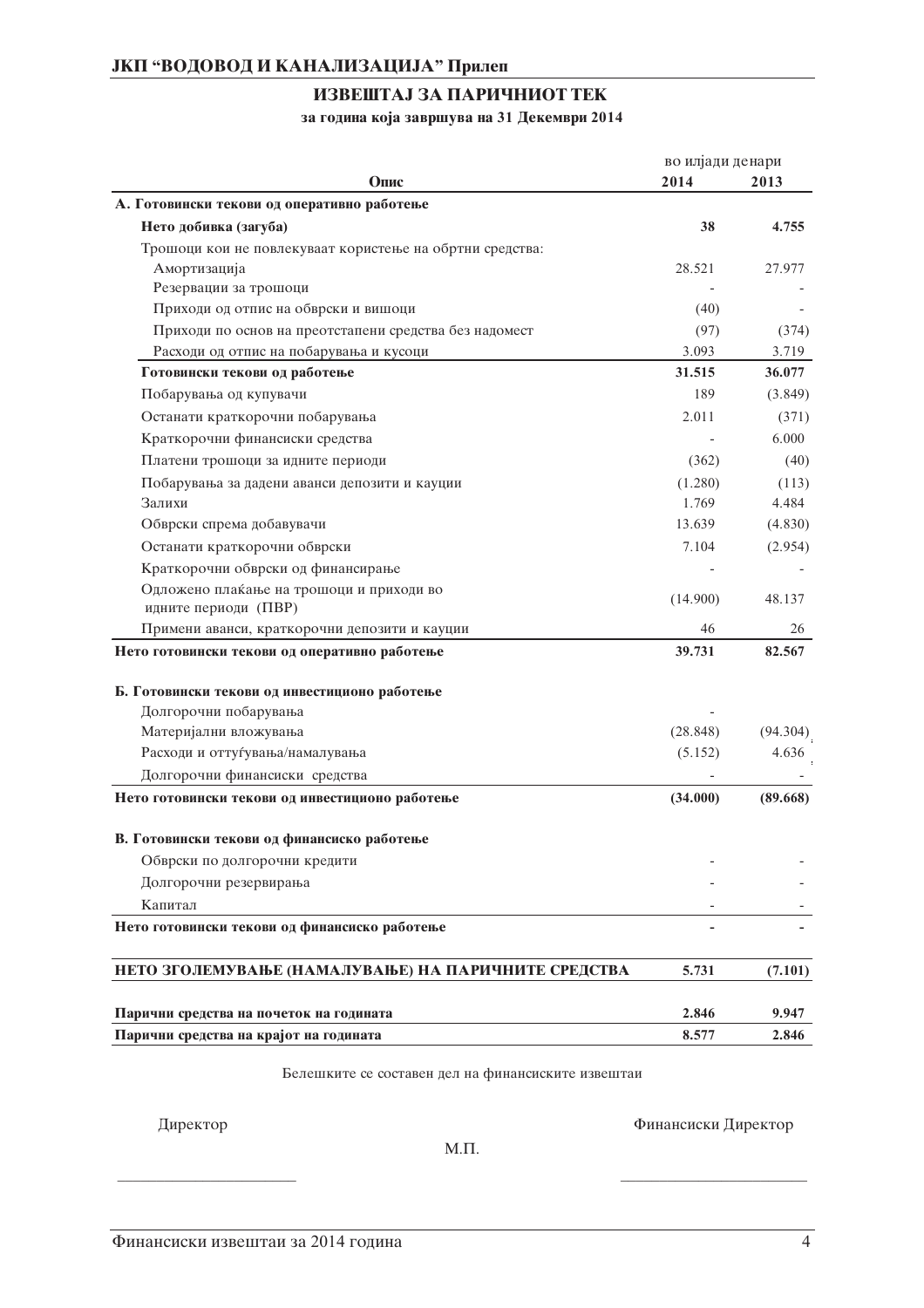| 1                                                                  |  |
|--------------------------------------------------------------------|--|
| ֧֧ׅ֧֧֧֧ׅ֚֚֚֚֚֚֚֚֚֚֚֚֚֓֓֘֩֓֓֡֓֡֓֓֡֓֡֓֡֓֡֓֡֓֡֓֓֡֓֡֓֓֡֓֓֡֓֓֡֓֓֡֓֓֓֬֓֩ |  |
|                                                                    |  |
|                                                                    |  |
|                                                                    |  |
|                                                                    |  |
|                                                                    |  |
| $\frac{1}{2}$                                                      |  |
|                                                                    |  |
|                                                                    |  |
|                                                                    |  |
| $\frac{1}{2}$                                                      |  |
| Ì                                                                  |  |
| $\frac{1}{2}$                                                      |  |
|                                                                    |  |
|                                                                    |  |
| くりくしくり                                                             |  |
|                                                                    |  |
|                                                                    |  |
|                                                                    |  |
|                                                                    |  |

# ИЗВЕШТАЈ ЗА ПРОМЕНИ НА КАПИТАЛОТ И РЕЗЕРВИТЕ

за годината која завршува на 31 Декември 2014 година

2014

во илјади денари

l,

|                                                        | Запишан<br>капитал | Ревалоризациони<br>резерви | Резерви | Акумули-<br>добивка<br>paнa | Вкупно  |
|--------------------------------------------------------|--------------------|----------------------------|---------|-----------------------------|---------|
| Состојба 01.01.2014 година                             | 10.028             | 7.598                      |         | 37.491 271.131              | 326.248 |
| Добивка за финансиска година                           |                    |                            |         |                             | 38      |
| Распределба на добивката за 2013 година во корист на   |                    |                            |         |                             |         |
| капиталот и резервите                                  |                    |                            |         |                             |         |
| Покривање на загубата на терет на капиталот            |                    |                            |         |                             |         |
| Останати неспомнати промени кои влијаат на капиталот и |                    |                            |         |                             |         |
| резервите                                              |                    |                            |         |                             |         |
| Состојба 31.12.2014 година                             | 10.028             | 7.598                      |         | 37.491 271.169              | 326.286 |

2013

во илјади денари

|                                                                                                       | Запишан<br>капитал | Ревалоризациони<br>резерви | Резерви | Акумули-<br>добивка<br>рана | Вкупно           |
|-------------------------------------------------------------------------------------------------------|--------------------|----------------------------|---------|-----------------------------|------------------|
| Добивка за финансиска година<br>Состојба 01.01.2013 година                                            | 10.028             | 7.598                      |         | 37.491 266.375<br>4.755     | 321.492<br>4.755 |
| Распределба на добивката за 2012 година во корист на<br>капиталот и резервите                         |                    |                            |         |                             |                  |
| Останати неспомнати промени кои влијаат на капиталот и<br>Покривање на загубата на терет на капиталот |                    |                            |         |                             |                  |
| резервите                                                                                             |                    |                            |         |                             |                  |
| Состојба 31.12.2013 година                                                                            | 10.028             | 7.598                      |         | 37.491 271.130              | 326.247          |
|                                                                                                       |                    |                            |         |                             |                  |

Белешките се составен дел на финансиските извештаи

Директор

 $M.\Pi.$ 

Финансиски Директор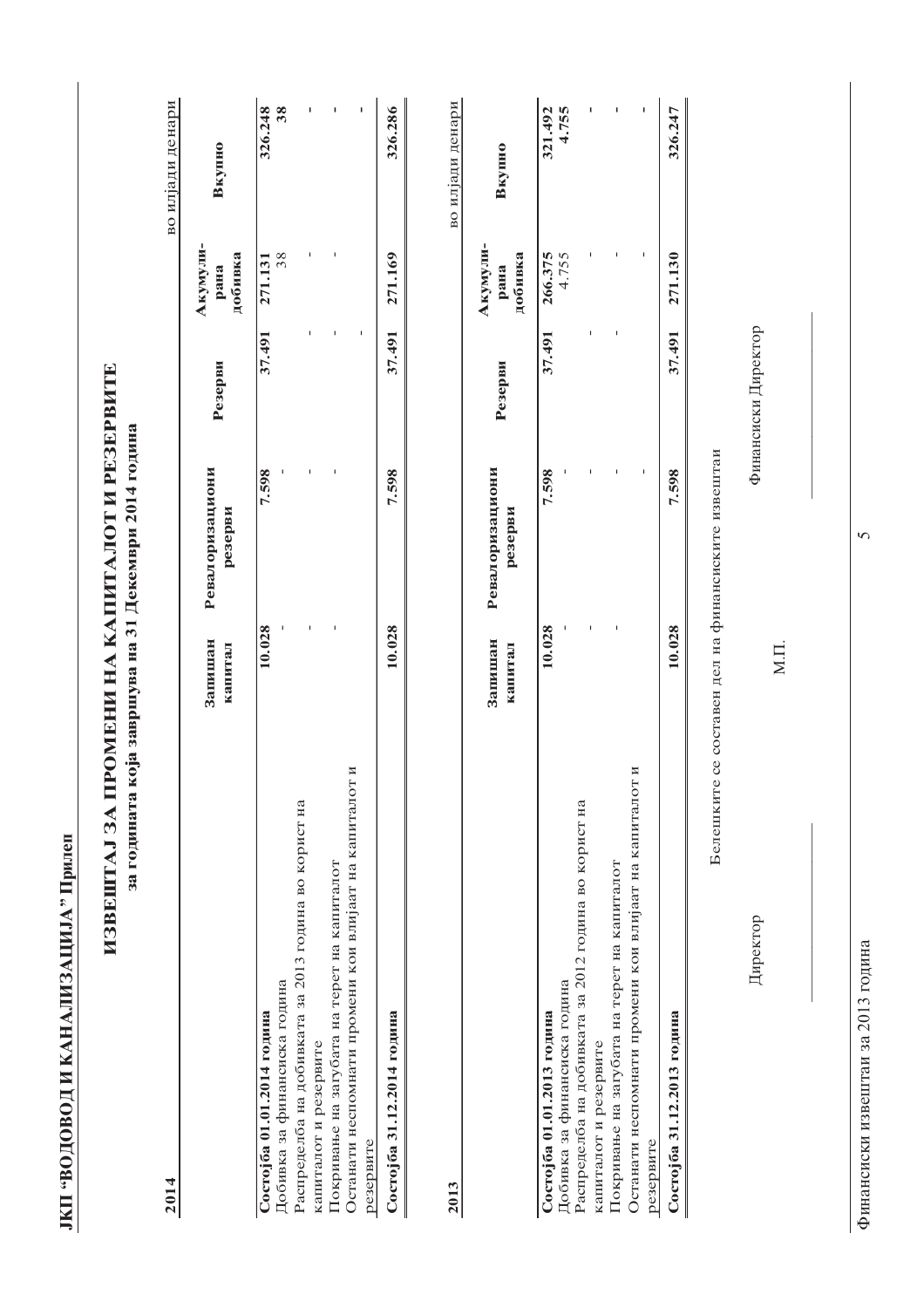Белешки кон финансиските извештаи

#### 1. ИНФОРМАЦИИ ЗА ПРУШТВОТО

Фирма: Јавно комунално претпријатие "ВОДОВОД И КАНАЛИЗАЦИЈА" Прилеп.

Ј.К.П "Водовод и Канализација" Прилеп (во понатамошниот текст Претпријатието) е основано со Одлука за поделба на ЈП Комуналец Прилеп бр. 07-1649/4 од 16 декември 2003 година и е регистрирано во Стопанскиот Суд во Битола под трег. бр. 2046/03 од 26 Декември 2003 година. Делбен биланс е изработен на 30 јуни 2004 година. Од овој датум претпријатието го започнува своето самостојно работење.

Главнината на Претпријатието изнесува 10.028 илјади денари (2013: 10.028 илјади денари).

За 2014 година број на вработени изнесува 150, а за 2013 година бројот на вработени изнесува 145.

Седиште: Прилеп ул. Александар Македонски бб.

Основна дејност: 36/00 Собирање, обработка и снабдување со вода. Покрај основната дејност претпријатието има и споредни дејности меѓу кои и отстранување на отпадни води.

#### 2. ОСНОВА ЗА СОСТАВУВАЊЕ НА ФИНАНСИСКИТЕ ИЗВЕШТАИ

Финансиските извештаи на ЈКП "ВОДОВОД И КАНАЛИЗАЦИЈА" Прилеп, се изготвени во согласност со законските прописи, Меѓународните Сметководствени Стандарди (МСС) и Меѓународните Стандарди за Финансиско Известување (МСФИ) што се прифатени и објавени во Република Македонија во Правилникот за водење сметководство (Службен Весник на РМ бр. 159/09, 164/10 и 107/11).

Финансиските извештаи се прикажани во илјади денари, освен ако не е поинаку наведено.

Финансиските извештаи се составени врз основа на методот на набавна вредност.

Финансиските извештаи се подготвени врз претпоставката за континуитет, односно дека претпријатието ќе продолжи со своето работење во некое непредвидено време.

При подготвувањето на финансиските извештаи претпријатието применува одредени сметководствени проценки. Некои ставки во финансиските извештаи се проценуваат затоа што неможат прецизно да се измерат. Проценувањето вклучува расудувања што се засновани на последни расположливи информации.

## 3. ОСНОВНИ СМЕТКОВОДСТВЕНИ ПОЛИТИКИ

Прегледот на позначајните сметководствени политики применети при изготвување на финансиските извештаи за 31.12.2014 година се прикажани во понатамошниот текст.

#### 3.1 Приходи од продажба

Приходите од продажба се признаваат кога на купувачот се пренесени сите значајни користи и ризици од сопственоста на производите и кога е очекувано дека идни економски користи ќе притечат во претпријатието и кога овие користи можат да бидат реално измерени. Приходите од продажба се искажуваат по принципот на фактурирана реализација.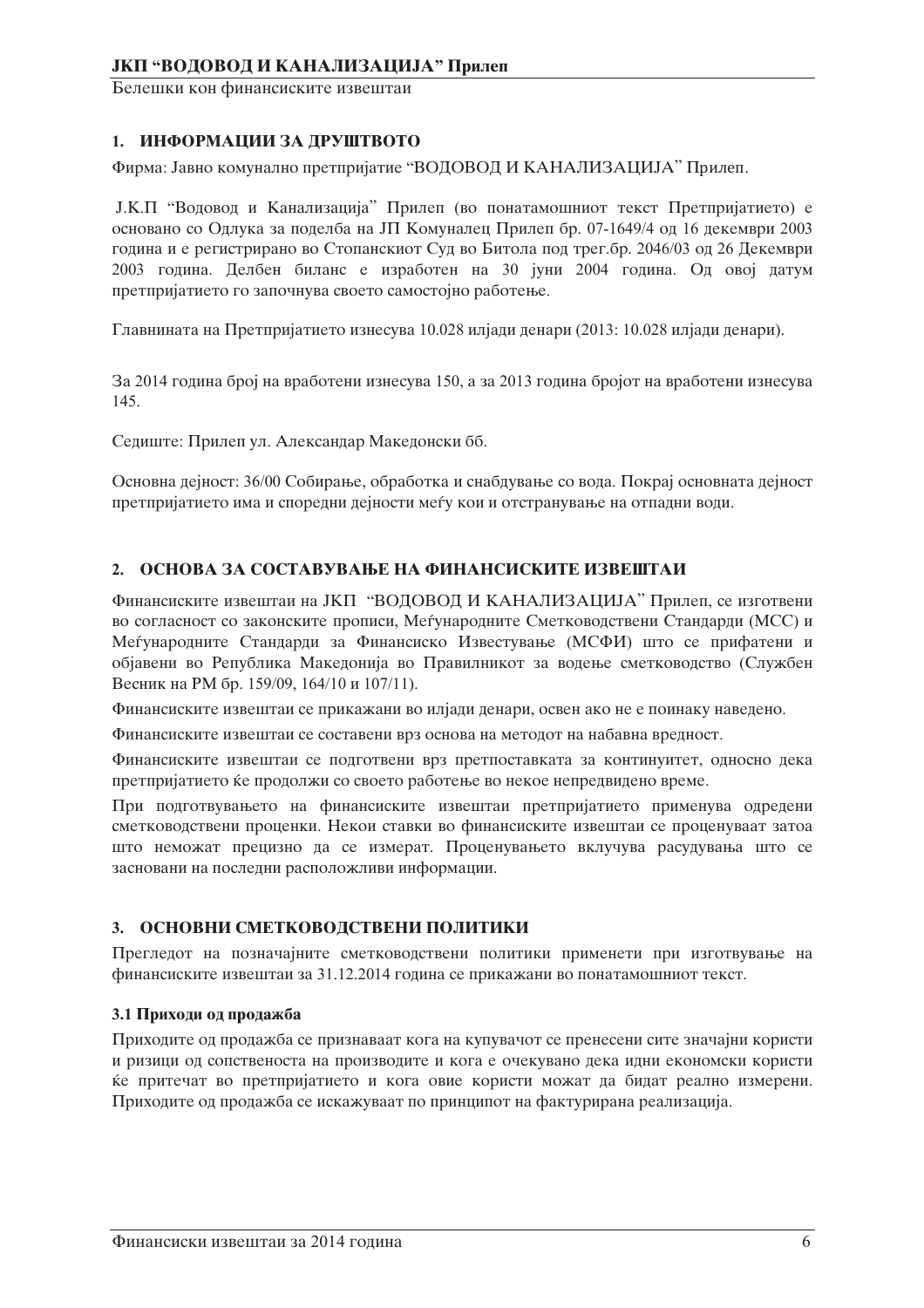Белешки кон финансиските извештаи

#### 3.2 Потрошени материјали и резервни делови

Потрошените материјали и резервни делови ги опфаќаат сите трошоци што се настанати во однос на фактурираната реализација, трошоци потребни за остварување на основната дејност на претпријатието.

#### 3.3 Трошопи за тековно и инвестиционо опржување

Трошоците за тековно и инвестиционо одржување на градежните објекти, основните средства, поправка на опремата и сл. се покриваат од приходите на пресметковниот период кога ќе настанат. Реконструкциите и адаптациите со кои се менува капацитетот или намената на основните средства, се книжат односно искажуваат како зголемување на вредноста на основните средства.

#### 3.4 Приходи од камати

Каматите настанати по основ на денарски влогови и побарувања од деловните односи се признаваат во Билансот на Успехот кога доспеваат и се искажуваат како останати приходи од камати во рамките на финансиските приходи.

#### 3.5 Камата како расход

Каматите настанати по основ на деловни обврски како и по основ на финансиски обврски, пресметани до датумот на извештајот за финансиска состојба, се искажуваат во билансот на успех како останати расхоли од камати во рамките на финансиските расхоли. Каматите се признаваат како расход во периодот во кој настануваат.

#### 3.6 Основни средства

Набавките на основните средства во текот на годината се евидентираат по набавна вредност. Набавната вредност ја чини фактурираната вредност на набавените средства зголемена за сите трошоци настанати по нивното ставање во употреба.

Позитивната разлика настаната при продажбата на основните средства се книжи непосредно во корист на капитална добивка, а негативната разлика се книжи на товар на капитална загуба. Неотпишаната вредност на оттуѓените и расходовани основни средства се книжи на товар на останатите расходи. Постојаните средства се поделени во групи и подгрупи, врз кои што се пресметува амортизација се додека овие средства целосно не се отпишат.

#### 3.7 Амортизација

Амортизацијата на основните средства се пресметува по стапки пропишани во Номенклатурата на средствата за амортизација. Набавната или ревалоризирана вредност на основните средства се амортизира во еднакви годишни износи во текот на предвидениот век на употребата на основните средства. Амортизација не се пресметува на земјиштето. Пропишаните стапки на амортизација кои се применуваат за основните средства што ги поседува ЈКП "ВОДОВОД И КАНАЛИЗАЦИЈА" Прилеп се:

|                                  | Годишна стапка |
|----------------------------------|----------------|
| Градежни објекти                 | $2 - 10\%$     |
| Опрема                           | $5 - 20\%$     |
| Транспортни средства, компјутери | $10 - 25\%$    |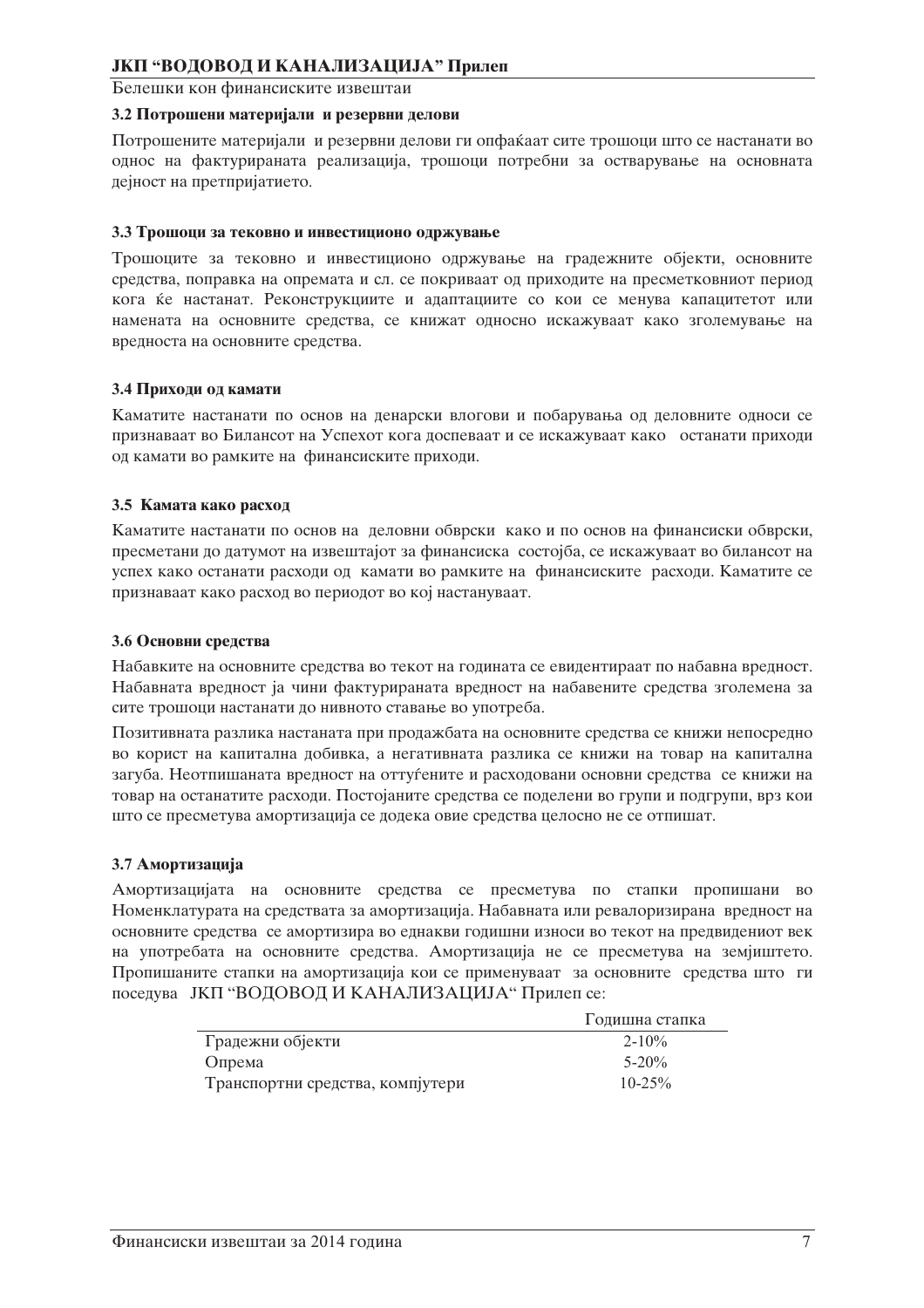Белешки кон финансиските извештаи

#### 3.8 Побарувања по основ на продажба

Побарувањата по основ на продажба ги опфаќаат сите побарувања по основ на дисрибуција на вода и услуги и се искажуваат според номинална вредност, намалени за лоши и несигурни побарувања.

#### 3.9 Залихи

Залихите се искажуваат според износот на трошоците на нивната набавна или нето реализациона вредност, во зависност од тоа која од нив е пониска.

Ситниот инвентар, алатот и авто гумите се отпишуваат 100% од вредноста при ставање во употреба.

#### 3.10 Парични средства

Паричните срепства и паричните еквиваленти се состојат од готовина во благајната. парични средства на жиро сметката во банки и девизни средства на жиро сметката кај деловните банки. Паричните средства се искажуваат според номинален износ.

#### 3.11 Обврски

Краткорочните и долгорочните обврските ги опфаќаат обврските спрема добавувачите, спрема вработени, обврски за примени аванси, обврски спрема ланоци и прилонеси, обврски по основ на заеми кредити и обврски од резултатот. Овие обврски се искажуваат според нивната номинална вредност искажана на сметководствениот документ, зголемен за камати согласно договорите.

#### 3.12. Данок од добивка

Согласно применливата законска регулатива, Данокот од добивка се пресметува и плаќа согласно одредбите на Законот за данок на добивка по стапка од 10%. Основа за пресметување на данокот на добивка се даночно непризнати расходи и помалку искажани приходи, корегирани за даночен кредит, како и на распределената добивка за дивиденди. Нераспределената добивка не се оданочува.

#### 3.13 Вложувања

Вложувањата расположиви за продажба се состојат од долгорочни вложувања во хартии од вредност кај претпријатија и финансиски институции, искажани според нивната набавна вредност во моментот на вложувањето, зголемени за износот на распоредената добивка и намалени за евентуално нивно оштетување (стечај или ликвидација).

#### 3.14 Државни поддршки

Евиденцијата на примените основни средства и опрема кои се амортизираат се презентираат во Извештајот за финансиска состојба по објективна вредност и како одложен приход. Пресметаната амортизацијата на овие средства согласно сметководствената политика се признава како расход во периодот кој настанува и се спротивставува со ист приход за периолот.

Примените суровини и материјали и резервни делови по основ на државни поддршки се презентираат во Извештајот за финансиска состојба по нивната набавна вредност и како одложен приход. Секој потрошок на суровини и материјали или вградување на резервни делови се признава како расход за периодот и се спротивставува со ист приход за периодот.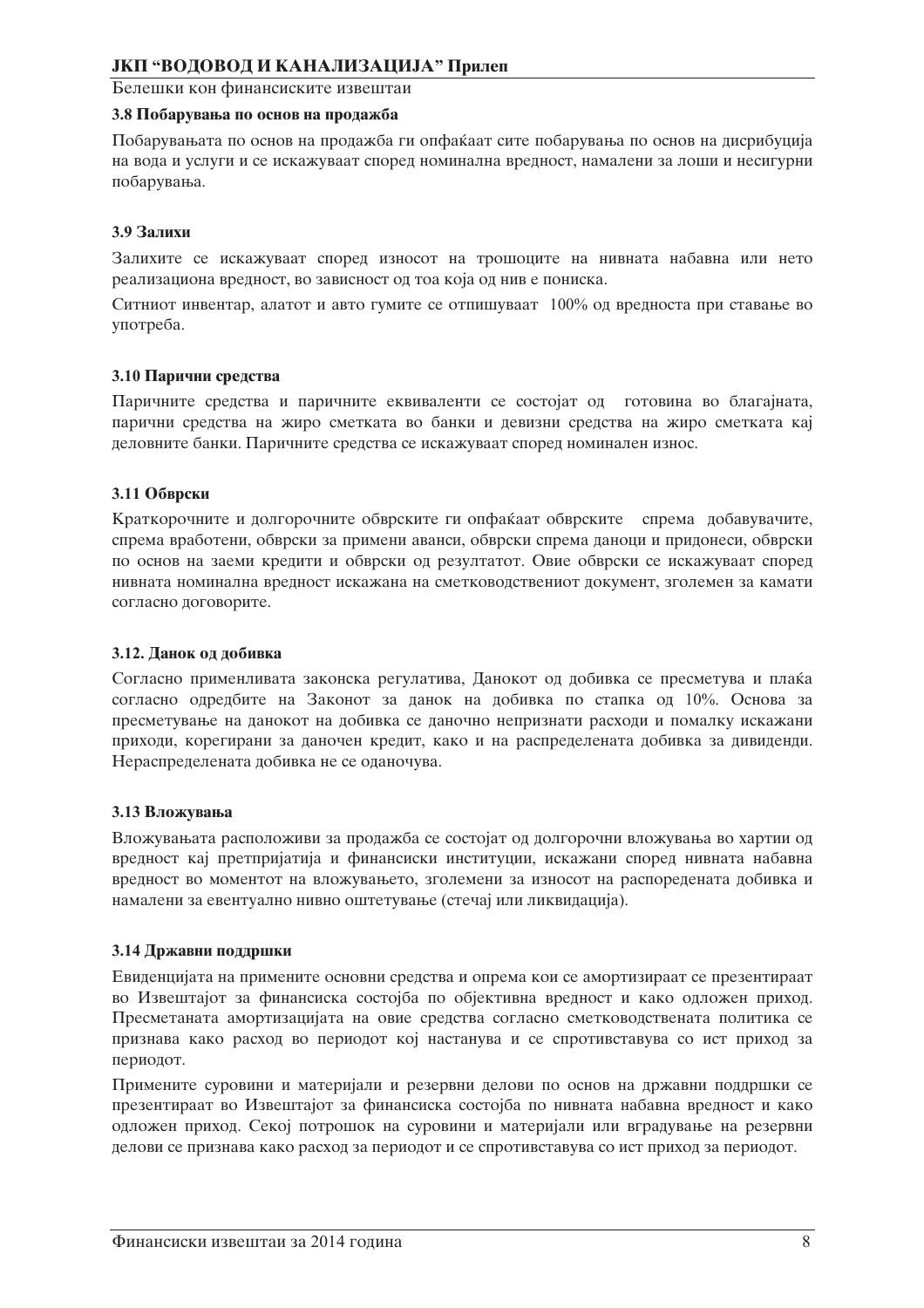Белешки кон финансиските извештаи

#### 4. КОРИСТЕНИ ПРОЦЕНКИ

При подготввувањето на финансиските извештаи Претпријатието применува одредени сметководствени проценки. Некои ставки во финансиските извештаи се проценуваат затоа што неможат прецизно да се измерат. Проценувањето вклучува расудувања што се засновани на последни расположливи информации.

#### 5. ПРОМЕНА НА СМЕТКОВОДСТВЕНИ ПОЛИТИКИ И КОРЕКЦИЈА НА ГРЕШКИ

Сметководствените политики се применуваат од период до период на конзистентна основа. Сметковолствена политика се менува локолку тоа е условено со измена или лонесување на МСС или МСФИ, или доброволно, со одлука на раководството на Претпријатието, ако се процени дека новата сметководствена политика води кон подобра презентација на случувањата и позициите во годишната сметка.

При ретроспективна промена во сметководствена политика, Претпријатието ја применува новата сметководствена политика на компаративните податоци за претходните периоди до најраниот датум кога тоа е изводливо, исто како новата сметководствена политика да била применета отсекогаш. Кога е непрактично да се одредат ефектите врз поединечните периоди од промената на сметководствената политика на компаративните информации, Претпријатието ја применува новата сметководствена политика на сметководствените вредности за средствата и обврските на почетокот на најраниот период за кој е изводлива ретроспективна примена, што пак може да биде тековниот период и ги прави соодветните корекции на почетното салдо на секоја засегната компонента на главнината за тој период.

#### 6. УПРАВУВАЊЕ СО ФИНАНСИСКИ РИЗИК

Во своето работење претпријатието е изложено на повеќе видови на финансиски ризици како што се пазарниот ризик (ризик од промена на цените) кредитниот ризик, ризикот од промена на каматните стапки, ризикот од неликвидност и даночниот ризик.

#### 6.1 Пазарен ризик

#### Ризик од промени на цени

Претпријатието не е изложено на ризик од промена на пазарните цени на вложувањата расположливи за продажба затоа што претпријатието нема вложувања расположливи за продажба.

#### 6.2 Кредитен ризик

Претпријатието е изложено на крелитен ризик во случај кога неговите купувачи нема ла бидат во состојба да ги исполнат своите обврски за плаќање спрема претпријатието.

Краткорочните побарувања учествуваат во вкупните тековни средства со 60,43%. Ако се има предвид дека побарувањата од физички лица застаруваат за една година, тогаш кредитниот ризик е голем.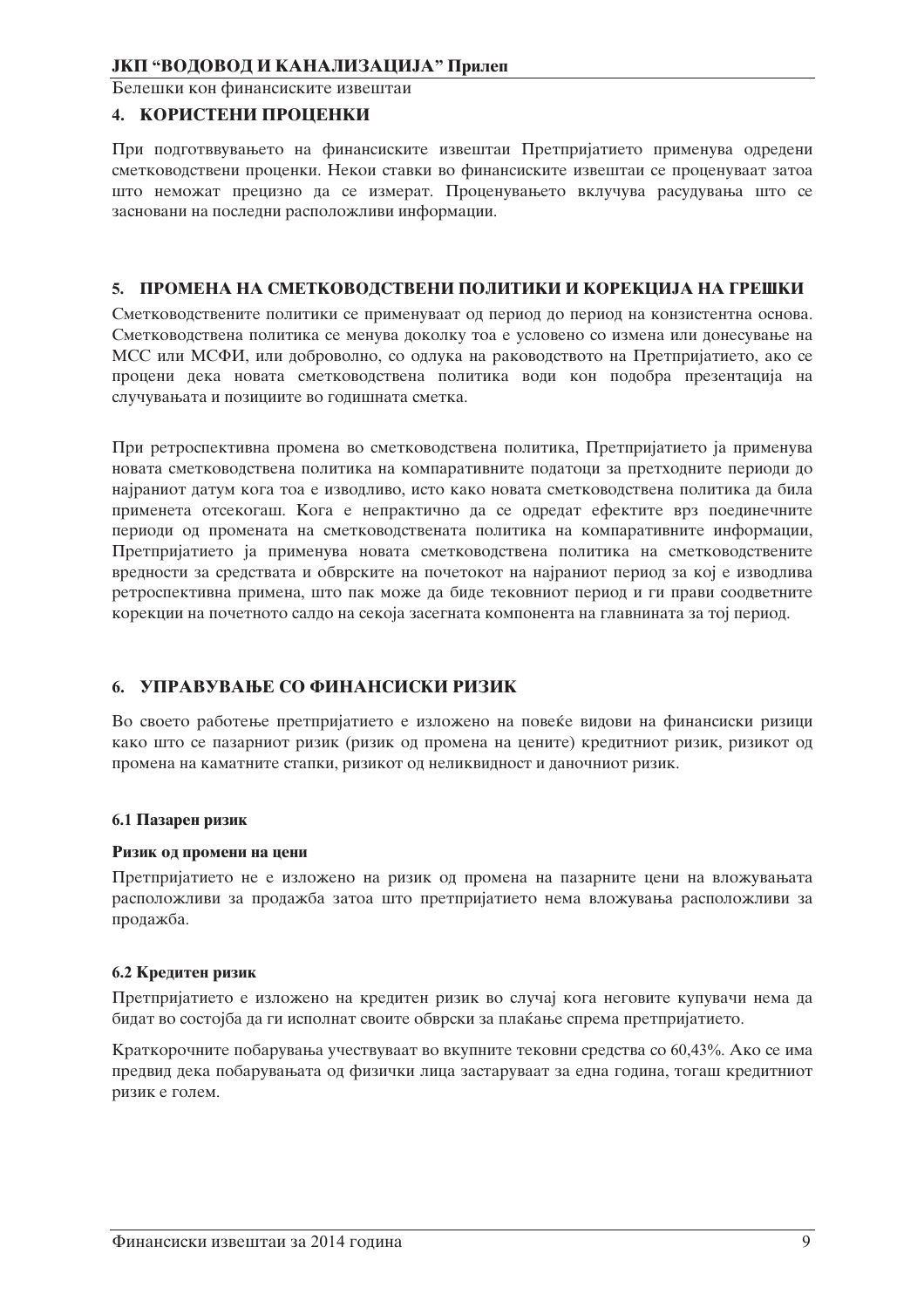#### 6.3 Каматен ризик

Претпријатието е изложено на ризик од промени на каматните стапки кога користи кредити и кога има депонирани средства во банки. Обврските по кредити вообичаено се отплатуваат по променливи каматни стапки. Депозитите вложени во банки исто така се подложни на промени на каматните стапки зависни од движењата на финансиските пазари. Ова го изложува претпријатието на можен ризик од промени на каматните стапки.

Претпријатието нема посебна политика за намалување на каматниот ризик бидејки не користи кредити од банки.

#### 6.4 Ликвидносен ризик

Ликвилносен ризик или ризик од неликвилност постои кога претпријатието нема да биле во состојба со своите парични средства редовно да ги плаќа обврските спрема своите доверители. Ваквиот ризик се надминува со константно обезбедување на потребната готовина за сервисирање на своите обврски и претпријатието нема вакви проблеми во своето работење.

#### 6.5 Ланочен ризик

Согласно законските прописи во РМ, финансиските извештаи и сметководствените евиденции на Претпријатието подлежат на контрола од страна на даночните власти по поднесувањето на даночните извештаи за годината.

#### 6.6 Финансиски ризик

Претпријатието го следи ризикот од финансирање преку показателот за задолженост. Овој показател се пресметува како однос меѓу нето обврските и вкупниот капитал. Нето обврските се пресметуваат како разлика помеѓу вкупните кредити (краткорочни и паричните средства. Раководството на ЈКП полгорочни) и "ВОПОВОП  $\boldsymbol{M}$ КАНАЛИЗАЦИЈА" Прилеп врши редовно следење на кредитната задолженост.

|                           | 2014    | 2013    |
|---------------------------|---------|---------|
| Обврски по кредити        |         |         |
| Парични средства          | 2.846   | 2.846   |
| Нето обврски по кредити   |         |         |
| Капитал и резерви         | 326.286 | 326.248 |
| % на кредитна задолженост |         |         |

#### 7. ПРИХОДИ ОД ПРОДАЖБА

|                                                               | во илјади денари |         |
|---------------------------------------------------------------|------------------|---------|
|                                                               | 2014             | 2013    |
| Приходи од продажба на добра, (производи) и услуги во земјата | 124.311          | 127.165 |
| Вкупно                                                        | 124.311          | 127.165 |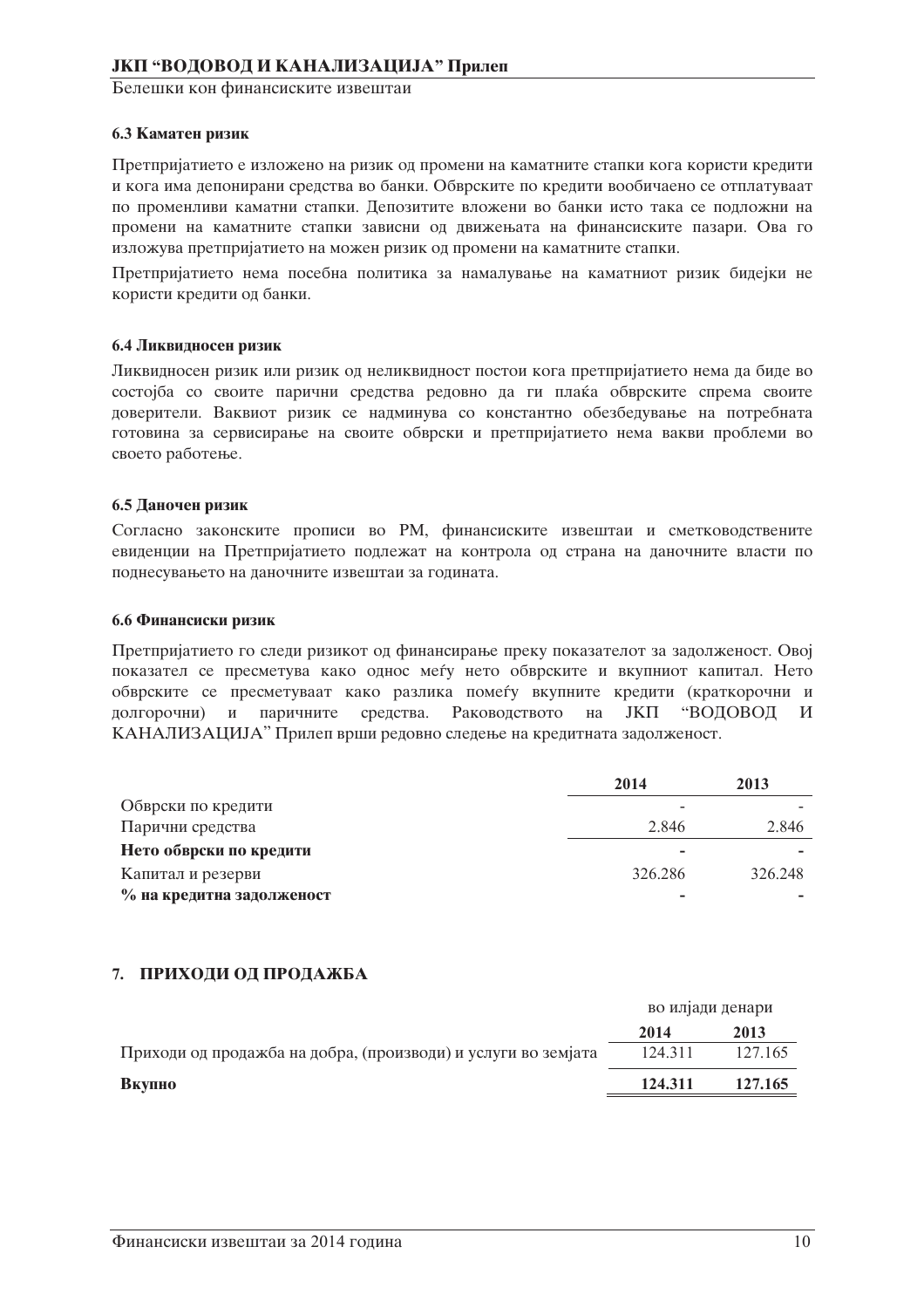Белешки кон финансиските извештаи

# 8. ОСТАНАТИ ОПЕРАТИВНИ ПРИХОДИ

|                                       | во илјади денари |        |
|---------------------------------------|------------------|--------|
|                                       | 2014             | 2013   |
| Приходи од наемнини                   | 179              | 174    |
| Вишоци                                |                  |        |
| Приходи од отпис на обврски (Донации) | 97               | 374    |
| Останати приходи од работењето        | 15.054           | 14.573 |
| Вкупно                                | 15.370           | 15.121 |

# 9. ПОТРОШЕНИ МАТЕРИЈАЛИ И РЕЗЕРВНИ ДЕЛОВИ

|                                                      | во илјади денари |        |
|------------------------------------------------------|------------------|--------|
|                                                      | 2014             | 2013   |
| Трошоци за суровини и материјали                     | 21.484           | 21.728 |
| Трошоци за резервни делови и материјали за одржување |                  |        |
| Трошоци за ситен инвентар, амбалажа и автогуми       | 187              | 301    |
| Вкупно                                               | 21.671           | 22,042 |

## 10. ТРОШОЦИ ЗА ВРАБОТЕНИТЕ

|                                                                                    | во илјади денари |        |
|------------------------------------------------------------------------------------|------------------|--------|
|                                                                                    | 2014             | 2013   |
| Трошоци за нето плати                                                              | 35.183           | 33.655 |
| Трошоци за даноци и придонеси од плати                                             | 18.315           | 17.322 |
| Останати трошоци на вработените                                                    | 3.747            | 3.138  |
| Трошоци за дневници за службени патувања и патни трошоци                           | 756              | 824    |
| Трошоци за надомест на трошоците на вработените, подароци<br>и помошти, отпремнина | 4.490            | 670    |
| Останати трошоци за вработените                                                    | 148              | 131    |
| Вкупно                                                                             | 62.639           | 55.741 |

#### 11. АМОРТИЗАЦИЈА

|              |        | во илјади денари |
|--------------|--------|------------------|
|              | 2014   | 2013             |
| Амортизација | 28.522 | 27.978           |
| Вкупно       | 28.522 | 27.978           |
|              |        |                  |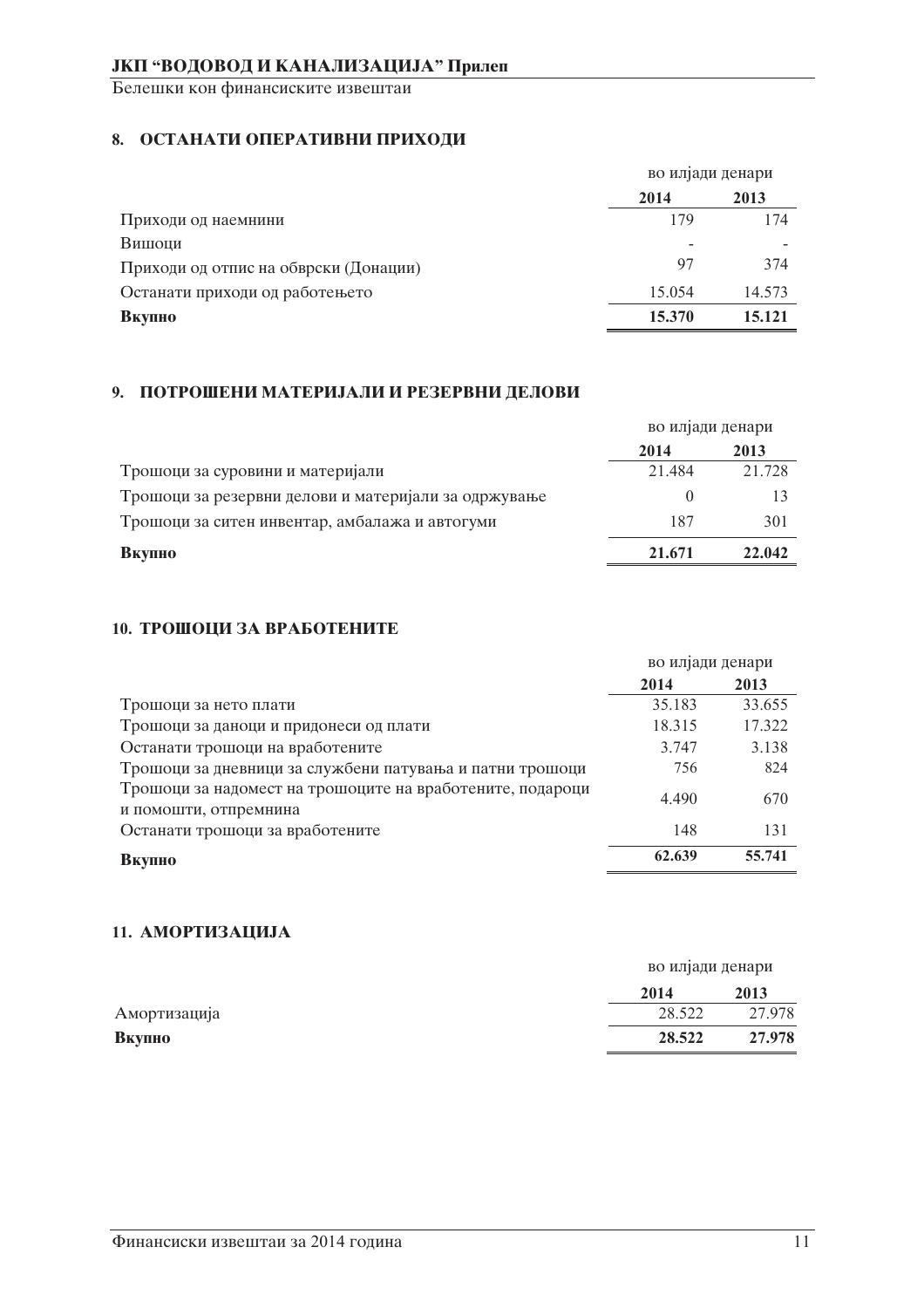# 12. ОСТАНАТИ ОПЕРАТИВНИ ТРОШОЦИ

|                                                                      | во илјади денари |        |
|----------------------------------------------------------------------|------------------|--------|
|                                                                      | 2014             | 2013   |
| Трошоци за енергија                                                  | 6.477            | 6.628  |
| Транспортни услуги                                                   | 11               | 13     |
| Поштенски услуги, телефонски услуги и интернет                       | 949              | 999    |
| Надворешни услуги за изработка на добра и извршување на<br>услуги    | 206              | 162    |
| Услуги за одржување и заштита                                        | 2.277            | 2.733  |
| Наем - лизинг                                                        | 1.663            | 1.832  |
| Комунални услуги                                                     | 921              | 738    |
| Трошоци за истражување и развој                                      | 183              | 386    |
| Трошоци за реклама, пропаганда, промоција и саеми                    | 277              | 496    |
| Останати услуги                                                      | 10.617           | 11.724 |
| Трошоци за спонзорства и донации                                     | 129              | 232    |
| Трошоци за репрезентација                                            | 1.375            | 1.936  |
| Трошоци за осигурување                                               | $\theta$         | 128    |
| Банкарски услуги и трошоци за платен промет                          | 288              | 353    |
| Даноци кои не зависат од резултатот, членарини и други<br>давачки    | 322              | 377    |
| Останати трошоци на работењето                                       | 485              | 341    |
| Вредносно усогласување (обезвреднување) на краткорочни<br>побарувања | 3.093            | 3.719  |
| Расходи по основ на директни отписи на побарувања                    | 330              | 639    |
| Казни, пенали, надоместоци за штети и друго                          | 288              | 1.050  |
| Останати расходи од работењето                                       | 310              | 2      |
| Вкупно                                                               | 30.201           | 34.488 |

#### 13. ФИНАНСИСКИ ПРИХОДИ

|                                                             | во илјади денари |       |
|-------------------------------------------------------------|------------------|-------|
|                                                             | 2014             | 2013  |
| Приходи по основ на камати, курсни разлики и слични приходи | 2.913            | 2.508 |
| Останати финансиски приходи                                 | 1.063            | 1.079 |
| Вкупно                                                      | 3.976            | 3.587 |

# 14. ФИНАНСИСКИ РАСХОДИ

|                                             | во илјади денари |      |
|---------------------------------------------|------------------|------|
|                                             | 2014             | 2013 |
| Камати од работењето со неповрзани субјекти |                  |      |
| Вкупно                                      | 29               | 326  |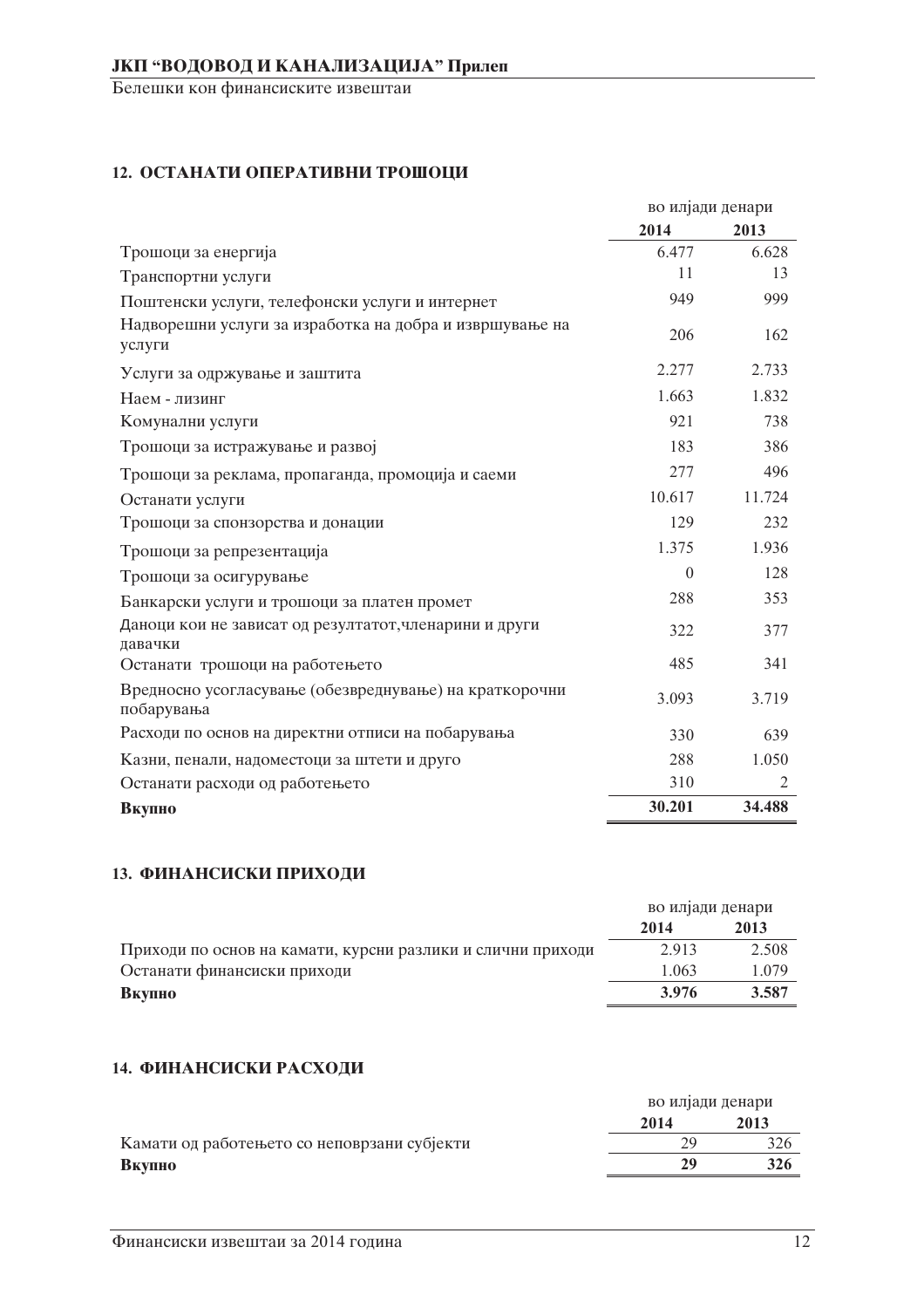# 15. ДАНОК ОД ДОБИВКА

|                                                                      | во илјади денари |      |
|----------------------------------------------------------------------|------------------|------|
|                                                                      | 2014             | 2013 |
| Даночен ефект од расходи кои се оданочуваат (непризнати<br>расходи)  | 557              | 542  |
| Даночен ефект на даночен кредит за расходи со одложено<br>признавање |                  |      |
| Вкупно                                                               | 557              | 542  |

# 16. ПАРИЧНИ СРЕДСТВА И ХАРТИИ ОД ВРЕДНОСТ

| во илјади денари |       |
|------------------|-------|
| 2014             | 2013  |
| 4.483            | 2.812 |
| 34               | 29    |
| 55               |       |
| 4.000            |       |
|                  |       |
| 8.577            | 2.846 |
|                  |       |

# 17. ПОБАРУВАЊА ОД КУПУВАЧИ

|                                                                                       | во илјади денари |         |
|---------------------------------------------------------------------------------------|------------------|---------|
|                                                                                       | 2014             | 2013    |
| Купувачи во земјата                                                                   | 95.073           | 97.755  |
| Спорни и сомнителни побарувања                                                        | 95               |         |
| Останати побарувања                                                                   | 75               |         |
| Побарувања од поврзани друштва врз основа на продажба на<br>добра и услуги во земјата | 2.633            | 3.398   |
| Состојба на 31 Декември                                                               | 97.876           | 101.158 |
|                                                                                       |                  |         |

#### 18. ОСТАНАТИ КРАТКОРОЧНИ ПОБАРУВАЊА

|                            | во илјади денари |       |
|----------------------------|------------------|-------|
|                            | 2014             | 2013  |
| Данок на додадена вредност | 5.187            | 7.376 |
| Побарувања од вработените  | 348              | 170   |
| Состојба на 31 Декември    | 5.535            | 7.546 |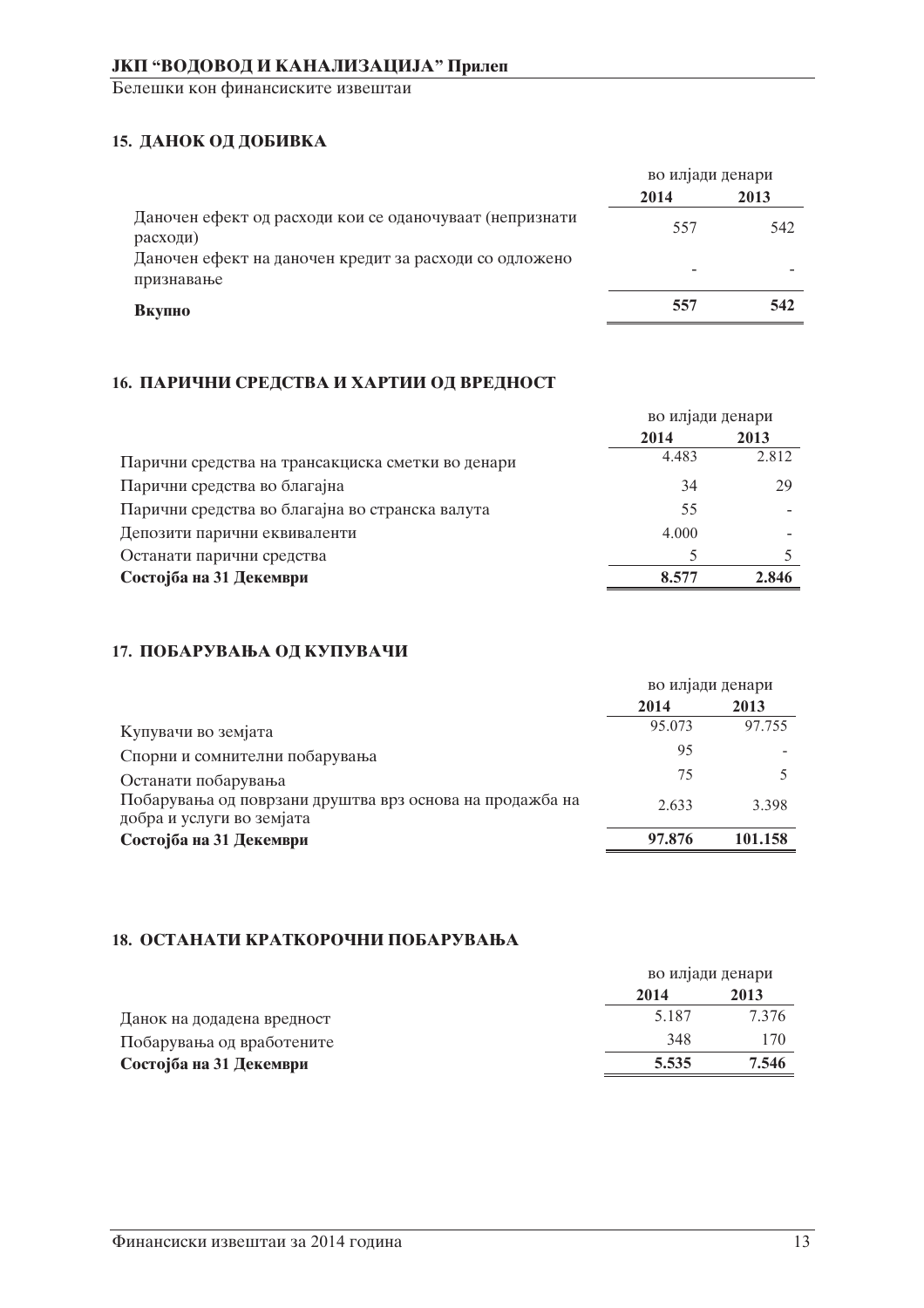# 19. ПЛАТЕНИ ТРОШОЦИ ЗА ИДНИТЕ ПЕРИОДИ

|                          |      | во илјади денари |
|--------------------------|------|------------------|
|                          | 2014 | 2013             |
| Однапред платени трошоци | 517  |                  |
| Состојба на 31.Декември  | 517  | 155              |
|                          |      |                  |

#### 20. ПОБАРУВАЊА ЗА ДАДЕНИ АВАНСИ, ДЕПОЗИТИ И КАУЦИИ

|                                                                                                             |       | во илјади денари |
|-------------------------------------------------------------------------------------------------------------|-------|------------------|
|                                                                                                             | 2014  | 2013             |
| Аванси, депозити и кауции за суровини и материјали, резервни<br>делови, ситен инвентар, амбалажа и автогуми | 1492  | 212              |
| Состојба на 31.Декември                                                                                     | 1.492 | 212              |

#### 21. ЗАЛИХИ

|                                                                    | во илјади денари |        |
|--------------------------------------------------------------------|------------------|--------|
|                                                                    | 2014             | 2013   |
| Суровини и материјали на залиха                                    | 57.136           | 58.905 |
| Ситен инвентар во употреба                                         | 683              | 668    |
| Амбалажа во употреба                                               | 70               | 230    |
| Вредносно усогласување на залихите на ситен инвентар и<br>автогуми | (753)            | (898)  |
| Состојба на 31 Декември                                            | 57.136           | 58.905 |

#### 22. НЕМАТЕРИЈАЛНИ И МАТЕРИЈАЛНИ СРЕДСТВА

Состојбата и промените на ревалоризираната набавна вредност на нематеријалните и материјалните средства и нивната исправка на вредност на ден 31 Декември 2014 година се прикажани во следната табела: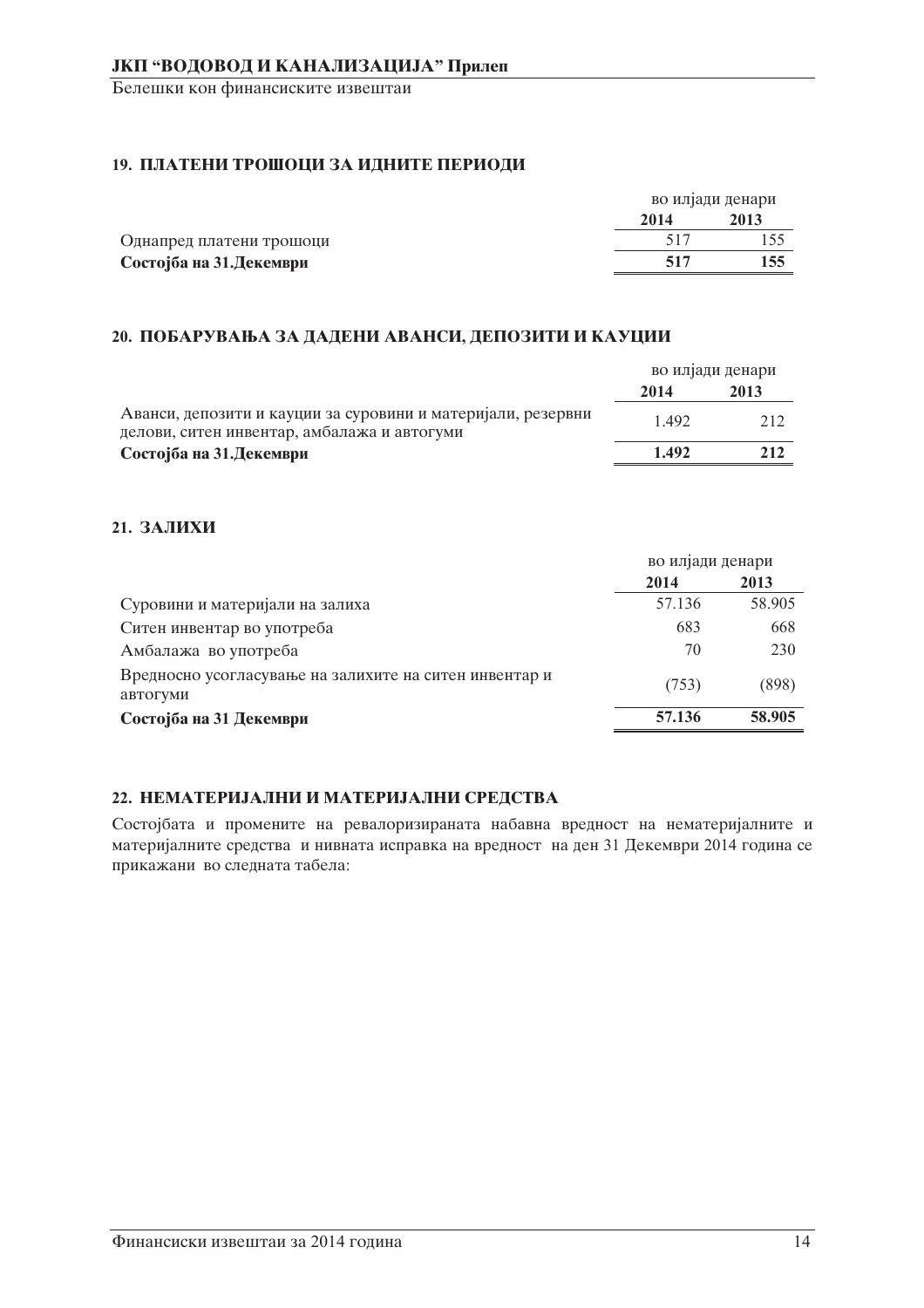| средства во<br>Материјални<br>Материјални<br>(11.052)<br>(11.052)<br>(4.635)<br>ı.<br>٠<br>средства во<br>27.456<br>32.608<br>32.608<br>43.145<br>27.458<br>5.152<br>подготовка<br>подготовка<br>мебел и транс. ср.и<br>(358)<br>(164)<br>(163)<br>(358)<br>мебел и транс. ср.и<br>130.760<br>2.358<br>24.680<br>73.324<br>8.710<br>2.358<br>93.486<br>16.133<br>Алат и канц.инв.,<br>132.760<br>14.952<br>39.274<br>57.602<br>73.324<br>130.762<br>Алат и канц.инв.,<br>опрема<br>опрема<br>Постројки и<br>Постројки и<br>$\mathbf{I}$<br>206<br>48.008<br>206<br>48.008<br>48.214<br>6.966<br>41.397<br>6.817<br>48.008<br>31.930<br>34.431<br>2.501<br>опрема<br>опрема<br>Градежни<br>314.448<br>759.314<br>23.773<br>308.090<br>468.639<br>Градежни<br>759.314<br>291.950<br>16.140<br>23.773<br>783.087<br>6.358<br>727.813<br>31.501<br>31.501<br>објекти<br>објекти<br>10.668<br>Земјиште<br>Земјиште<br>10.668<br>J.<br>$\mathbf{I}$<br>τ.<br>J.<br>10.668<br>10.668<br>10.668<br>Набавна или ревалоризирана вредност<br>Набавна или ревалоризирана вредност<br>Неоти. вредн. на оси.сред 31.Дек.2014<br>Амортизација за тековната година<br>Аморгизација за тековната година<br>Состојба на ден 31. Декември 2014<br>Состојба на ден 31. Декември 2013<br>Пренос од средства во подготовка<br>Пренос од средства во подготовка<br>Состојба на ден 31. Декември 2014<br>Состојба на ден 01 Јануари 2014<br>Состојба на ден 01 Јануари 2014<br>Состојба на ден 01 Јануари 2013<br>Состојба на ден 01 Јануари 2013<br>Набавки во текот на годината<br>Набавки во текот на годината<br>Расходувања/ Продажби<br>Расходувања/ Продажби<br>Исправка на вредност<br>Исправка на вредност<br>Вкупни зголемувања:<br>Вкупни зголемувања:<br>Расходи и отугувања<br>Расходи и отугувања<br>2013 | 2014                               |         |        | ПРОМЕНИ КАЈ МАТЕРИЈАЛНИТЕ И НЕМАТЕРИЈАЛНИТЕ СРЕДСТВА |                                                  |                                | во илјади денари |
|-------------------------------------------------------------------------------------------------------------------------------------------------------------------------------------------------------------------------------------------------------------------------------------------------------------------------------------------------------------------------------------------------------------------------------------------------------------------------------------------------------------------------------------------------------------------------------------------------------------------------------------------------------------------------------------------------------------------------------------------------------------------------------------------------------------------------------------------------------------------------------------------------------------------------------------------------------------------------------------------------------------------------------------------------------------------------------------------------------------------------------------------------------------------------------------------------------------------------------------------------------------------------------------------------------------------------------------------------------------------------------------------------------------------------------------------------------------------------------------------------------------------------------------------------------------------------------------------------------------------------------------------------------------------------------------------------------------------------------------------------------------------------------------------------|------------------------------------|---------|--------|------------------------------------------------------|--------------------------------------------------|--------------------------------|------------------|
|                                                                                                                                                                                                                                                                                                                                                                                                                                                                                                                                                                                                                                                                                                                                                                                                                                                                                                                                                                                                                                                                                                                                                                                                                                                                                                                                                                                                                                                                                                                                                                                                                                                                                                                                                                                                 |                                    |         |        |                                                      | <b>МАТЕРИЈАЛНИ</b><br>СРЕДСТВА<br><b>BKYIIHO</b> | Нематери-<br>средства<br>janun | <b>ВКУПНО</b>    |
|                                                                                                                                                                                                                                                                                                                                                                                                                                                                                                                                                                                                                                                                                                                                                                                                                                                                                                                                                                                                                                                                                                                                                                                                                                                                                                                                                                                                                                                                                                                                                                                                                                                                                                                                                                                                 |                                    |         |        |                                                      | 976.206                                          | 6.257                          | 982.463          |
|                                                                                                                                                                                                                                                                                                                                                                                                                                                                                                                                                                                                                                                                                                                                                                                                                                                                                                                                                                                                                                                                                                                                                                                                                                                                                                                                                                                                                                                                                                                                                                                                                                                                                                                                                                                                 |                                    |         |        |                                                      | 26.337                                           | 2.516                          | 28.853           |
|                                                                                                                                                                                                                                                                                                                                                                                                                                                                                                                                                                                                                                                                                                                                                                                                                                                                                                                                                                                                                                                                                                                                                                                                                                                                                                                                                                                                                                                                                                                                                                                                                                                                                                                                                                                                 |                                    |         |        |                                                      |                                                  |                                |                  |
|                                                                                                                                                                                                                                                                                                                                                                                                                                                                                                                                                                                                                                                                                                                                                                                                                                                                                                                                                                                                                                                                                                                                                                                                                                                                                                                                                                                                                                                                                                                                                                                                                                                                                                                                                                                                 |                                    |         |        |                                                      | 26.337                                           | 2.516                          | 28.853           |
|                                                                                                                                                                                                                                                                                                                                                                                                                                                                                                                                                                                                                                                                                                                                                                                                                                                                                                                                                                                                                                                                                                                                                                                                                                                                                                                                                                                                                                                                                                                                                                                                                                                                                                                                                                                                 |                                    |         |        |                                                      | 4.794                                            |                                | 4.794            |
|                                                                                                                                                                                                                                                                                                                                                                                                                                                                                                                                                                                                                                                                                                                                                                                                                                                                                                                                                                                                                                                                                                                                                                                                                                                                                                                                                                                                                                                                                                                                                                                                                                                                                                                                                                                                 |                                    |         |        |                                                      | 1.007.337                                        | 8.773                          | 1.016.110        |
|                                                                                                                                                                                                                                                                                                                                                                                                                                                                                                                                                                                                                                                                                                                                                                                                                                                                                                                                                                                                                                                                                                                                                                                                                                                                                                                                                                                                                                                                                                                                                                                                                                                                                                                                                                                                 |                                    |         |        |                                                      |                                                  |                                |                  |
|                                                                                                                                                                                                                                                                                                                                                                                                                                                                                                                                                                                                                                                                                                                                                                                                                                                                                                                                                                                                                                                                                                                                                                                                                                                                                                                                                                                                                                                                                                                                                                                                                                                                                                                                                                                                 |                                    |         |        |                                                      | 367.201                                          | 4.008                          | 371.209          |
|                                                                                                                                                                                                                                                                                                                                                                                                                                                                                                                                                                                                                                                                                                                                                                                                                                                                                                                                                                                                                                                                                                                                                                                                                                                                                                                                                                                                                                                                                                                                                                                                                                                                                                                                                                                                 |                                    |         |        |                                                      | 28.276                                           | 246                            | 28.522           |
|                                                                                                                                                                                                                                                                                                                                                                                                                                                                                                                                                                                                                                                                                                                                                                                                                                                                                                                                                                                                                                                                                                                                                                                                                                                                                                                                                                                                                                                                                                                                                                                                                                                                                                                                                                                                 |                                    |         |        |                                                      | (358)                                            |                                | (358)            |
|                                                                                                                                                                                                                                                                                                                                                                                                                                                                                                                                                                                                                                                                                                                                                                                                                                                                                                                                                                                                                                                                                                                                                                                                                                                                                                                                                                                                                                                                                                                                                                                                                                                                                                                                                                                                 |                                    |         |        |                                                      | 395.119                                          | 4.254                          | 399.373          |
|                                                                                                                                                                                                                                                                                                                                                                                                                                                                                                                                                                                                                                                                                                                                                                                                                                                                                                                                                                                                                                                                                                                                                                                                                                                                                                                                                                                                                                                                                                                                                                                                                                                                                                                                                                                                 |                                    |         |        |                                                      | 612.218                                          | 4.519                          | 616.737          |
|                                                                                                                                                                                                                                                                                                                                                                                                                                                                                                                                                                                                                                                                                                                                                                                                                                                                                                                                                                                                                                                                                                                                                                                                                                                                                                                                                                                                                                                                                                                                                                                                                                                                                                                                                                                                 |                                    |         |        |                                                      |                                                  |                                | во илјади денари |
|                                                                                                                                                                                                                                                                                                                                                                                                                                                                                                                                                                                                                                                                                                                                                                                                                                                                                                                                                                                                                                                                                                                                                                                                                                                                                                                                                                                                                                                                                                                                                                                                                                                                                                                                                                                                 |                                    |         |        |                                                      | <b>BKYIIHO</b>                                   | Нематери-                      |                  |
|                                                                                                                                                                                                                                                                                                                                                                                                                                                                                                                                                                                                                                                                                                                                                                                                                                                                                                                                                                                                                                                                                                                                                                                                                                                                                                                                                                                                                                                                                                                                                                                                                                                                                                                                                                                                 |                                    |         |        |                                                      | НИ СРЕДСТВА<br>МАТЕРИЈАЛ-                        | средства<br>јални              | ВКУПНО           |
|                                                                                                                                                                                                                                                                                                                                                                                                                                                                                                                                                                                                                                                                                                                                                                                                                                                                                                                                                                                                                                                                                                                                                                                                                                                                                                                                                                                                                                                                                                                                                                                                                                                                                                                                                                                                 |                                    |         |        |                                                      |                                                  |                                |                  |
|                                                                                                                                                                                                                                                                                                                                                                                                                                                                                                                                                                                                                                                                                                                                                                                                                                                                                                                                                                                                                                                                                                                                                                                                                                                                                                                                                                                                                                                                                                                                                                                                                                                                                                                                                                                                 |                                    |         |        |                                                      | 887.236                                          | 5.727                          | 892.963          |
|                                                                                                                                                                                                                                                                                                                                                                                                                                                                                                                                                                                                                                                                                                                                                                                                                                                                                                                                                                                                                                                                                                                                                                                                                                                                                                                                                                                                                                                                                                                                                                                                                                                                                                                                                                                                 |                                    |         |        |                                                      | 104.825                                          | 530                            | 105.355          |
|                                                                                                                                                                                                                                                                                                                                                                                                                                                                                                                                                                                                                                                                                                                                                                                                                                                                                                                                                                                                                                                                                                                                                                                                                                                                                                                                                                                                                                                                                                                                                                                                                                                                                                                                                                                                 |                                    |         |        |                                                      | (11.052)                                         |                                | (11.052)         |
|                                                                                                                                                                                                                                                                                                                                                                                                                                                                                                                                                                                                                                                                                                                                                                                                                                                                                                                                                                                                                                                                                                                                                                                                                                                                                                                                                                                                                                                                                                                                                                                                                                                                                                                                                                                                 |                                    |         |        |                                                      | 93.773                                           | 530                            | 94.303           |
|                                                                                                                                                                                                                                                                                                                                                                                                                                                                                                                                                                                                                                                                                                                                                                                                                                                                                                                                                                                                                                                                                                                                                                                                                                                                                                                                                                                                                                                                                                                                                                                                                                                                                                                                                                                                 |                                    |         |        |                                                      | (4.799)                                          |                                | (4.799)          |
|                                                                                                                                                                                                                                                                                                                                                                                                                                                                                                                                                                                                                                                                                                                                                                                                                                                                                                                                                                                                                                                                                                                                                                                                                                                                                                                                                                                                                                                                                                                                                                                                                                                                                                                                                                                                 |                                    |         |        |                                                      | 976.210                                          | 6.257                          | 982.467          |
|                                                                                                                                                                                                                                                                                                                                                                                                                                                                                                                                                                                                                                                                                                                                                                                                                                                                                                                                                                                                                                                                                                                                                                                                                                                                                                                                                                                                                                                                                                                                                                                                                                                                                                                                                                                                 |                                    |         |        |                                                      |                                                  |                                |                  |
|                                                                                                                                                                                                                                                                                                                                                                                                                                                                                                                                                                                                                                                                                                                                                                                                                                                                                                                                                                                                                                                                                                                                                                                                                                                                                                                                                                                                                                                                                                                                                                                                                                                                                                                                                                                                 |                                    |         |        |                                                      | 340.013                                          | 3.381                          | 343.394          |
|                                                                                                                                                                                                                                                                                                                                                                                                                                                                                                                                                                                                                                                                                                                                                                                                                                                                                                                                                                                                                                                                                                                                                                                                                                                                                                                                                                                                                                                                                                                                                                                                                                                                                                                                                                                                 |                                    |         |        |                                                      | 27.351                                           | 627                            | 27.978           |
|                                                                                                                                                                                                                                                                                                                                                                                                                                                                                                                                                                                                                                                                                                                                                                                                                                                                                                                                                                                                                                                                                                                                                                                                                                                                                                                                                                                                                                                                                                                                                                                                                                                                                                                                                                                                 |                                    |         |        |                                                      | (163)                                            |                                | (163)            |
|                                                                                                                                                                                                                                                                                                                                                                                                                                                                                                                                                                                                                                                                                                                                                                                                                                                                                                                                                                                                                                                                                                                                                                                                                                                                                                                                                                                                                                                                                                                                                                                                                                                                                                                                                                                                 | Состојба на ден 31. Декември 2013  | 308.090 | 34.431 | 24.680                                               | 367.201                                          | 4.008                          | 371.209          |
| 27.458<br>106.082<br>13.577<br>451.224<br>10.668<br>Неотп. вредн. на оси.сред 31.Дек.2013                                                                                                                                                                                                                                                                                                                                                                                                                                                                                                                                                                                                                                                                                                                                                                                                                                                                                                                                                                                                                                                                                                                                                                                                                                                                                                                                                                                                                                                                                                                                                                                                                                                                                                       |                                    |         |        |                                                      | 609.009                                          | 2.249                          | 611.258          |
|                                                                                                                                                                                                                                                                                                                                                                                                                                                                                                                                                                                                                                                                                                                                                                                                                                                                                                                                                                                                                                                                                                                                                                                                                                                                                                                                                                                                                                                                                                                                                                                                                                                                                                                                                                                                 | Финансиски извештаи за 2014 година |         |        | 15                                                   |                                                  |                                |                  |

**JKII "BOJIOBOJI И КАНАЛИЗАЦИЈА" Прилеп**<br>Белешки кон финансиските извештаи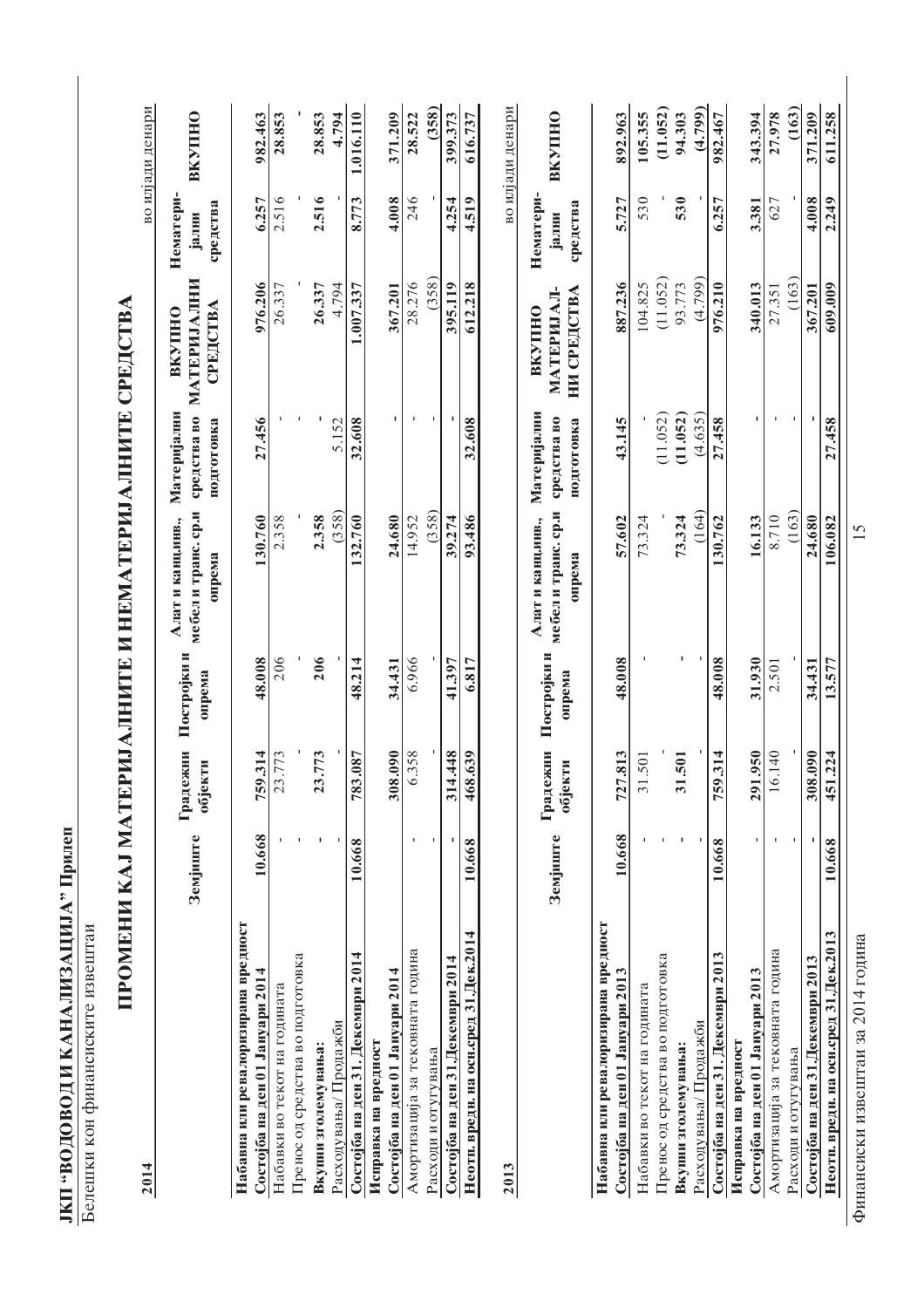Белешки кон финансиските извештаи

# 23. ОБВРСКИ СПРЕМА ДОБАВУВАЧИ

|                                                            | во илјади денари |        |
|------------------------------------------------------------|------------------|--------|
|                                                            | 2014             | 2013   |
| Обврски спрема добавувачи во земјата                       | 28.906           | 14.748 |
| Обврски од поврзани друштва врз основа на набавка на добра |                  |        |
| и услуги во земјата                                        | 3.960            | 4.519  |
| Состојба на 31 Декември                                    | 32.866           | 19.267 |

#### 24. ОСТАНАТИ КРАТКОРОЧНИ ОБВРСКИ

|                                                       | во илјади денари |       |
|-------------------------------------------------------|------------------|-------|
|                                                       | 2014             | 2013  |
| Обврски за данок на добивка, данок на вкупен приход и |                  |       |
| данокданок на приход платен на странско лице          | 558              | 542   |
| Обврски за персонален данок на доход                  | 16               |       |
| Обврски за останати даноци, придонеси и други давачки | 10.200           | 8.054 |
| Обврски за плати и надомести на плати                 | 1.587            |       |
| Останати обврски спрема вработените                   | 3.346            |       |
| Состојба на 31 Декември                               | 15.707           | 8.603 |

# 25. ОДЛОЖЕНИ ПЛАЌАЊА НА ТРОШОЦИ

|                                                                  | во илјади денари |         |
|------------------------------------------------------------------|------------------|---------|
|                                                                  | 2014             | 2013    |
| Одложено признавање на приходи врз основа на државни<br>поддршки | 412.785          | 427.781 |
| Состојба на 31 Декември                                          | 412.785          | 427.781 |
|                                                                  |                  |         |

# 26. ПРИМЕНИ АВАНСИ ДЕПОЗИТИ И КАУЦИИ

|                         |        | во илјади денари |  |
|-------------------------|--------|------------------|--|
|                         | 2014   | 2013             |  |
| Примени аванси          | $22^-$ | 181              |  |
| Состојба на 31.Декември | 227    | 181              |  |
|                         |        |                  |  |

#### 27. КАПИТАЛ И РЕЗЕРВИ

|                                |         | во илјади денари |  |
|--------------------------------|---------|------------------|--|
|                                | 2014    | 2013             |  |
| Државен капитал                | 10.028  | 10.028           |  |
| Ревалоризациона резерва        | 7.598   | 7.598            |  |
| Резерви                        | 37.491  | 37.491           |  |
| Акумулирана добивка            | 271.131 | 266.375          |  |
| Добивка на финансиската година | 38      | 4.755            |  |
| Вкупно капитал и резерви       | 326.286 | 326.427          |  |
|                                |         |                  |  |

Извештајот за промените на капиталот и резервите е прикажан на страна 5.